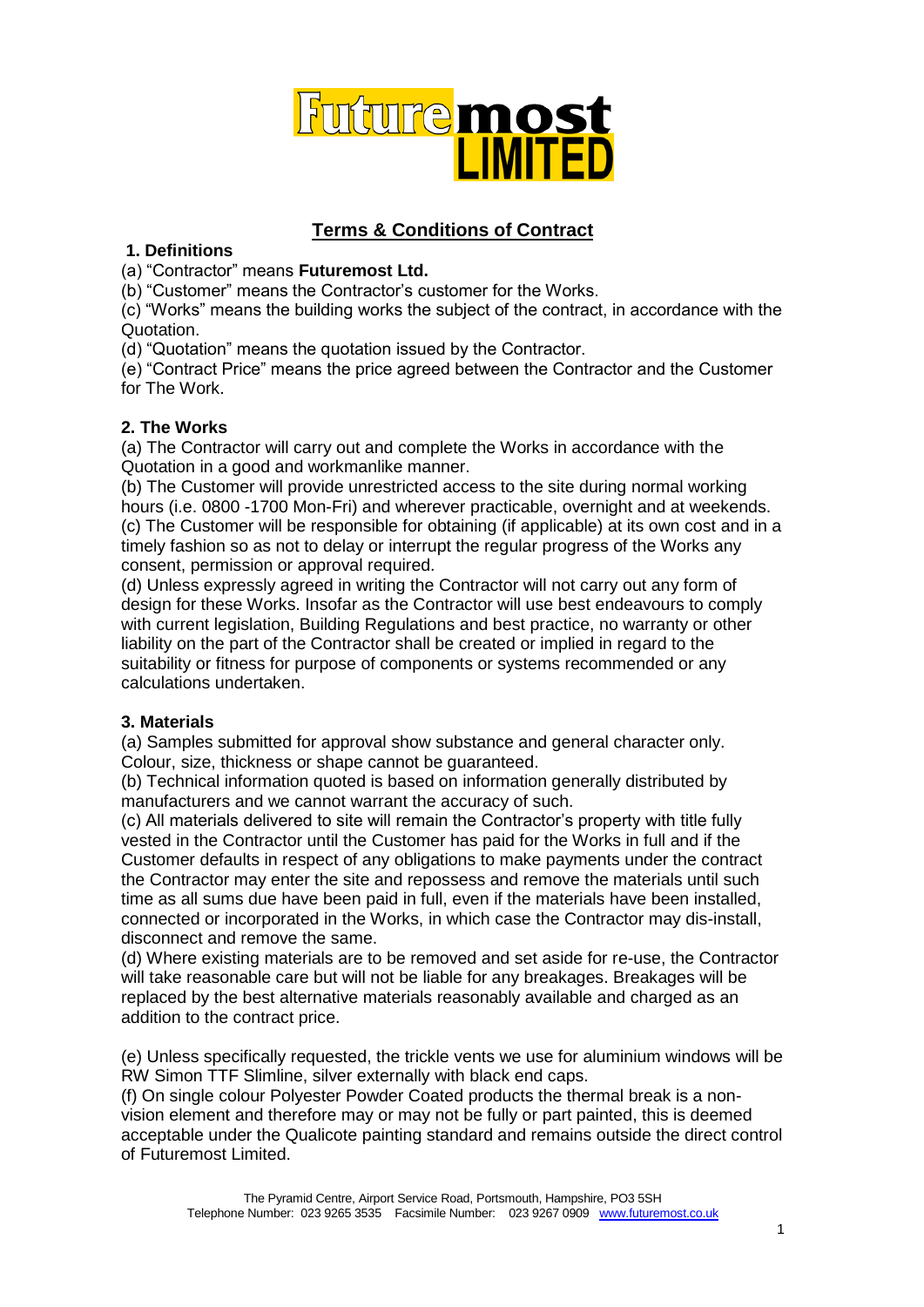# **4. Variations and Extras**

(a) The prices quoted are based upon dimensions, quantities, drawings and specifications given at time of tender. The Contractor reserves the right to require recalculation and apply supplemental charges if any of these parameters change or to increase the contract price to reflect increases in the cost of materials or labour between the date of the Quotation or the end of the fixed price period specified in the Quotation and the date of completion.

(b) If additional work is requested by the Customer a further quotation will be submitted and the additional work will not be started until the Customer has placed an order and the Contractor has accepted it. The Contractor shall not be liable if late acceptance delays the original Works.

# **5. Payment**

(a) The following terms will apply unless notified otherwise in writing by a director of the Contractor.

(b) The Contractor may invoice for interim payments each month, as the Works proceed. The sums on each interim invoice become due upon the date of issue, and shall be paid within a maximum of 28 days thereafter (Final date for Payment). The full price (less any interim payments and any agreed retention) + VAT will be invoiced on completion of the Works and will be payable within 28 days of the date of the invoice (Final date for Payment).

(c) The Customer will not be entitled to withhold payment in whole or in part of any sum due unless he issues a written notice of intention to withhold payment not less than 7 days before the final date for payment specifying the amount proposed to be withheld and the ground for the withholding or if there is more than one ground each ground and the amount attributable to it. In any event no set-off or abatement will be permitted by reference to any sum due under one or more other contracts.

(d) The Customer will not be entitled to take any retention, unless provided for in the Quotation or otherwise agreed in writing by a director of the Contractor. Any retention must be released in full together with VAT as appropriate no later than 6 months after the Contractor has completed the Works and left the site or, if earlier, 28 days after the architect's certificate (Final date for Payment). Retention monies will not be applicable on contracts below £10,000.00.

(e) If any payment is not made by the Customer by the expiry of its respective Final date for Payment the Contractor will be entitled to statutory compensation and to charge interest, pursuant to the Late Payment of Commercial Debts Act. The applicable rate is 8% per annum above Bank of England base rate from time to time. In addition the Contractor will after the expiry of seven days from the giving of written notice to this effect to the Customer, be entitled to cease or suspend the Works and any works under any other contract with the Customer until such outstanding sum is paid.

(f) The Contractor reserves the right to refuse to execute any order or contract if the arrangements for payment of the Customer's credit are not satisfactory. In the case of non-payment of any account by its Final date for Payment or in the case of death, incapacity, bankruptcy or insolvency of the Customer or when the Customer is a Limited Company in the case of liquidation or the appointment of a receiver the purchase price of all goods delivered to date and/or any sums already due from the Customer shall become due and payable immediately from the Customer and in addition the Contractor has the right to cancel every contract made with the Customer or to cancel, suspend or discontinue delivery of goods and materials for same. This provision acts without prejudice to the Contractor's right to recover any loss sustained, caused by the above circumstances.